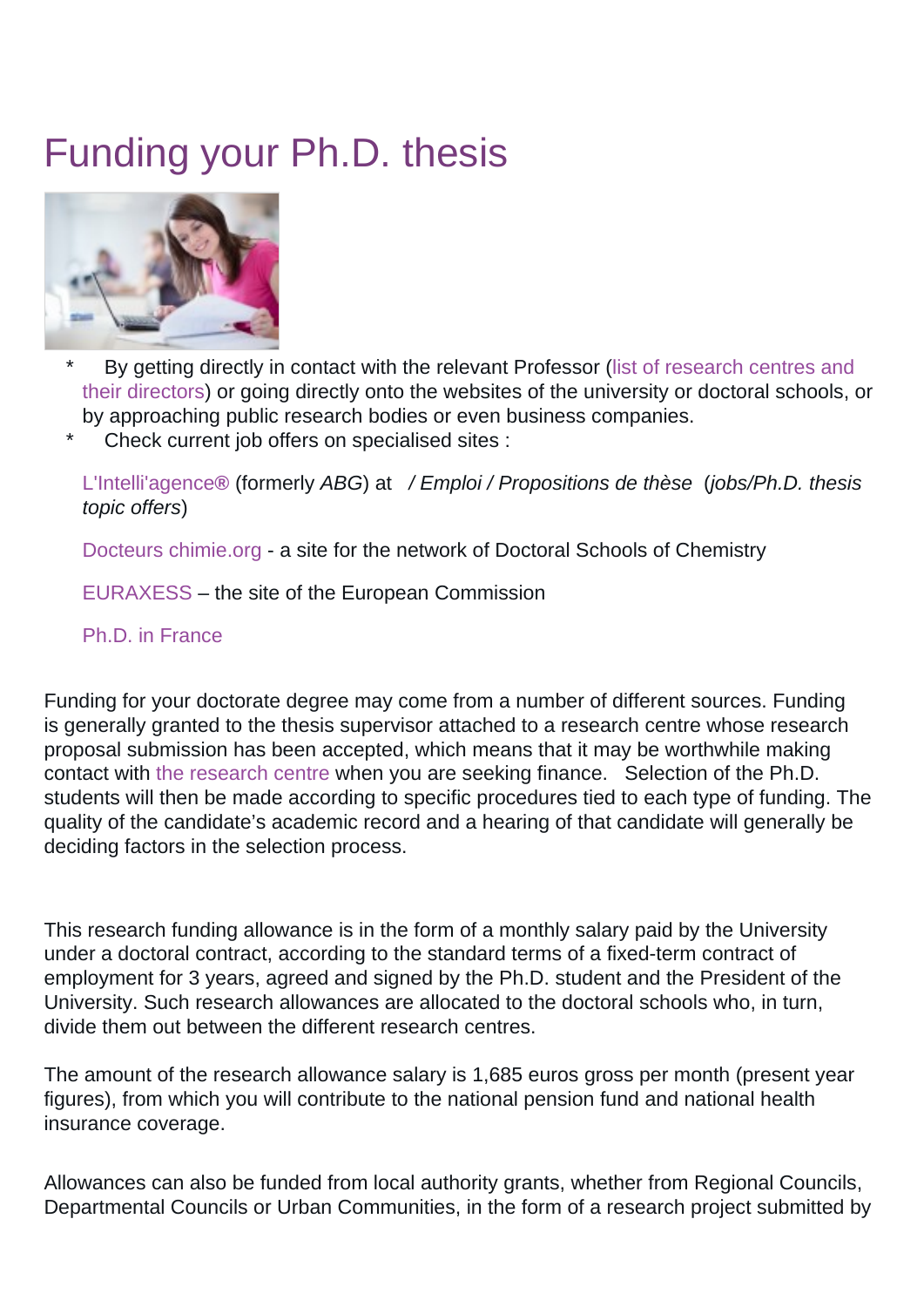the research centre or host team, as well as annual grant funding from the National Agency for Research (ANR) and other research organisations. Such allowances are aligned to the amount of the UPPA's research funding salary.

A Ph.D. thesis can also be funded in the form of a research project agreed between the research centre and a business company or private body.

Remuneration will vary depending on the contract agreed with the partner business.

CIFRE agreements involve 3 partners who commit to a research project : the business company, the young postgraduate and a research centre. Such funds are tied directly to businesses or other bodies (associations, local authorities, NGOs etc.) and are managed by the National Association for Technical Research (Association nationale de la recherche technique). (<http://www.anrt.asso.fr>[\)](http://www.anrt.asso.fr/)

This type of funding may not allow you to have a teaching activity (e.g. supervisor, substitute teacher or tutor) in parallel with research work. You should find out from the company whether they will agree to offer you the written authorisation required by the pedagogical commissions for any teaching work. A CIFRE agreement also excludes your benefitting from the doctoral student career advice scheme on our training programme.

## **Ph.D. grants for Doctorates in Engineering (BDI) from the CNRS**

(for Mixed Research Units only) As part of its brief to train for and through research, the CNRS (French National Centre for Scientific Research) may accept to host Ph.D. students who wish to start a doctoral thesis after their Masters degree.

In such a case, funding comes from the CNRS (with, possibly, a regional authority, business or other body). This scheme may rule out your being able to benefit from the doctoral career advice scheme or from any teaching supervision activities.

For further information, please see:<http://www.sg.cnrs.fr/drh/emploi-nonperm/formation.htm>

The purpose of co-supervised Ph.D. theses is to encourage mobility for French and international students coming from different scientific and cultural backgrounds, and to develop scientific cooperation between French and foreign research teams. Specific student grants are allocated by different bodies depending on the country.

Co-supervised Ph.D. students spend one half of the year in their own university and the other half in the UPPA. For this, they must register in both universities but pay registration fees only once a year in either of the two universities concerned, on condition that they pay at least one